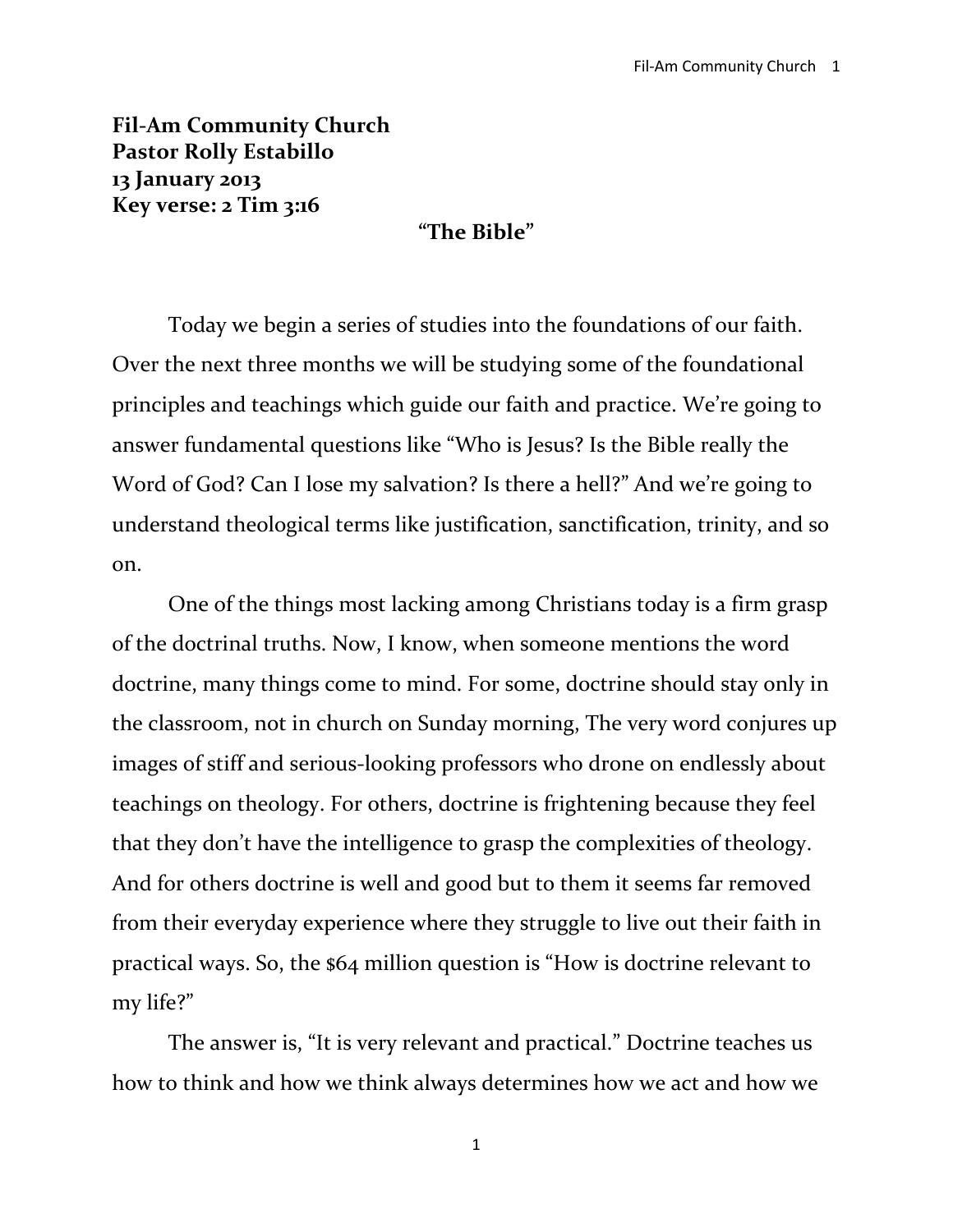live. It starts first in the mind then goes down to the heart and expresses itself through our actions. If we do not think right we cannot act right and we cannot live right. And so, doctrine is the foundation whereupon our practice is built.

In line with this concept, I'd like us to focus on the foundational truths of our faith this year.

I believe the way we conduct our lives, in fact, our behavior, our attitudes, our relationships to people and God are determined largely by what we believe. For example, there was a time when I thought that God didn't love me whenever I commit a sin. My view of God was that he was a cosmic cop who was waving his baton at all times and angrily whacked anyone who was not in line. That perception changed when I began to fully grasp the doctrine of God's grace and love. Now, I know that there are consequences to sin but God still loves me even if I sinned.

I'd like then to introduce our theme for the year which goes like this: "Think Right, Live Right." In short, if our thinking is right, then we're gonna be all right. Amen? If we hold to the correct beliefs, then we won't live defeated lives. The Scripture verse on which it is based is Matthew 7:24, *"Therefore everyone who hears these words of mine and puts them into practice is like a wise man who built his house on the rock."*

The Bible tells us that Jesus preached doctrinally. A few verses down in Matthew 7:28, it says that after Jesus finished preaching the Sermon on the Mount, the people were astonished at his teaching or doctrine as some versions of the Bible say.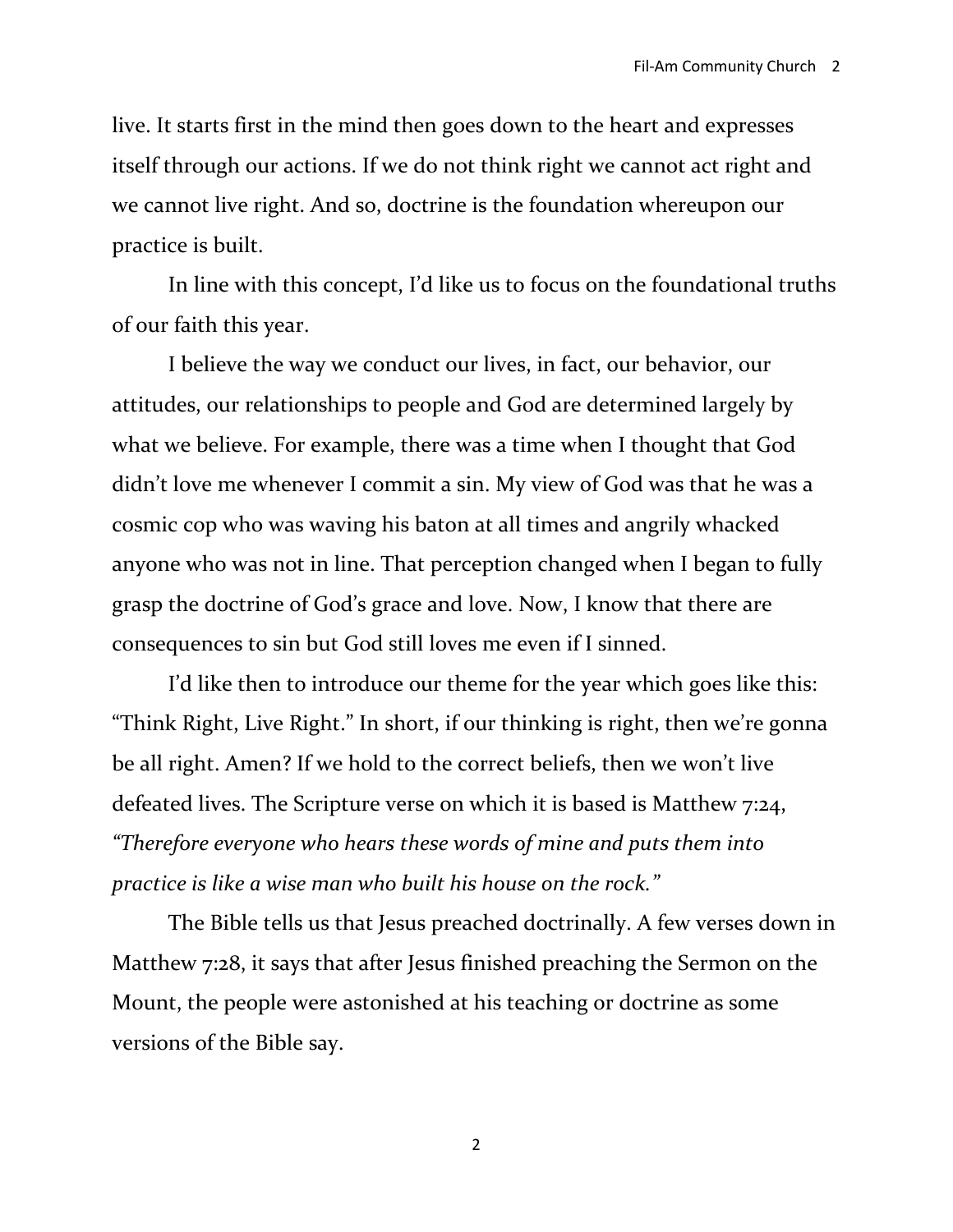In the original language the word translated "doctrine" literally means teaching, instruction or that which is taught. In the New Testament it also carries the idea of a more developed set of truths or practices which are to be learned and followed. This is the foundation of our understanding of what doctrine is.

We begin this morning where all good theological studies should begin, with Scripture itself. So, we're going to look at the Doctrine of Scripture. BTW, theology, which may sound Greek to you, is actually derived from two Greek words, Theo and Logos, which the English equivalent means, the study of faith or religion.

If one were to look over the course of Church history one would notice that the first few centuries of the Church were preoccupied with the question: Who is Jesus? It was the council of Nicaea in 325 A.D. which settled that question, affirming both the humanity and divinity of the Lord. For more than a thousand years after this the question became: What is Salvation? The Protestant Reformation came and in the early 16th century Martin Luther preached that we are saved by grace through faith and that our salvation could not be dependent upon anyone other than Jesus.

But since the Reformation the questions have shifted from the Son of God and the Salvation of God, to the Word of God. The raging battle during the last several centuries has been over the nature and authority of Scripture. What is Scripture? How can we know it is God's Word? Is it reliable? What evidence is there that Scripture is reliable and why did God give us His word?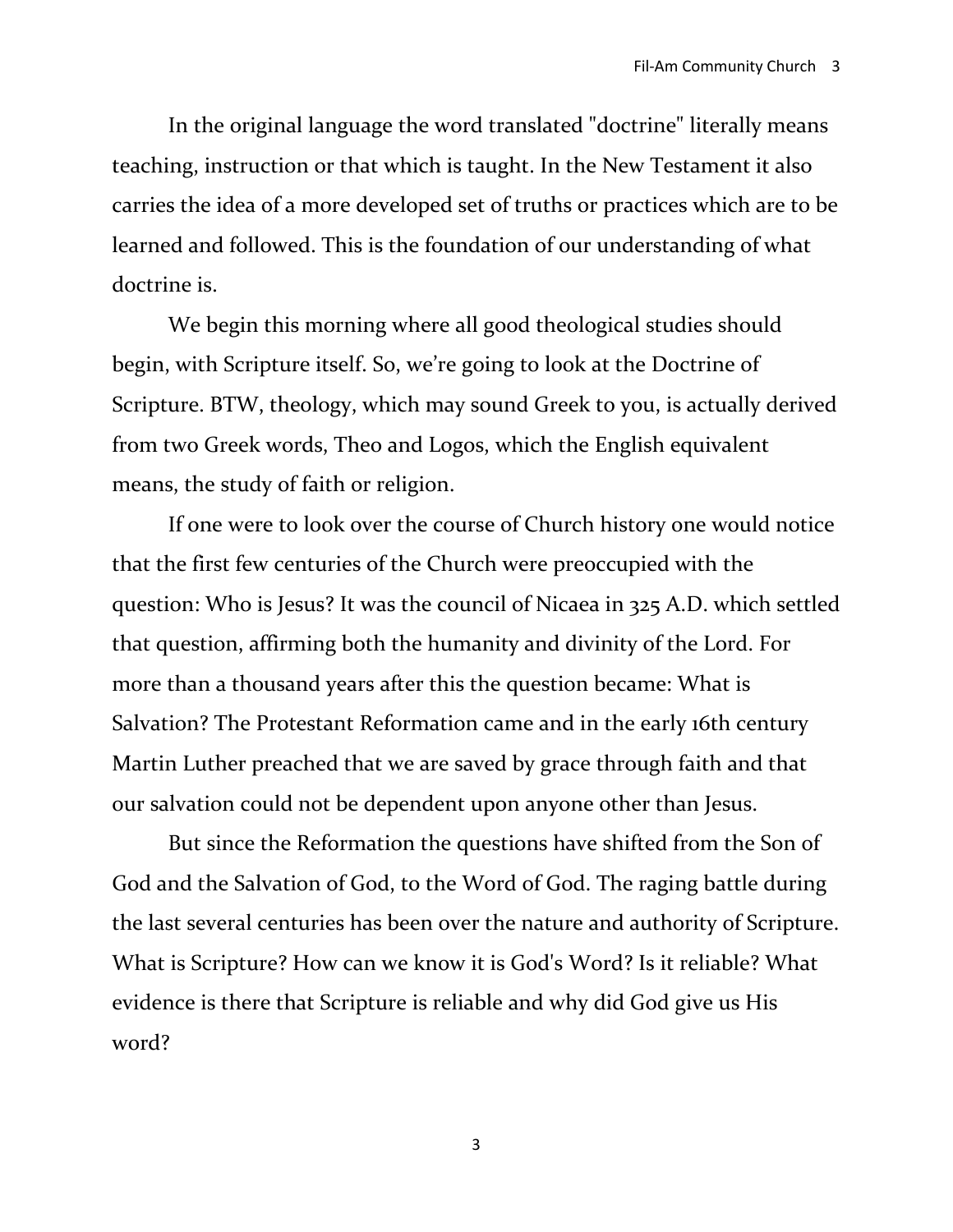Let's begin this morning by examining the nature of Scripture, what it is. Then we'll look at the witnesses to Scripture and finally we'll take a look at the purpose of Scripture.

# **I. The Nature of Scripture: The Word of God**

As we seek to understand the nature of the Scripture, that is, what the Bible is, there are **three terms** we should understand. The first is the term, "revelation."

## *A. The Bible is Divine Revelation*

Revelation is the direct divine influence which communicates truth from God to man.

There are two types of revelation: General revelation and special revelation. General revelation is where God reveals His nature and purpose through creation and through history. Psalm 19:1 says that the *"Heaven's declare the glory of God and the sky proclaims the work of His hands."*

Romans 1:20 assures us that, *"From the creation of the world, His invisible attributes, that is His eternal power and divine nature, have been clearly seen, being understood through what He made. As a result, people are without excuse."*

That's why the Scripture says that the fool has said in his heart that there is no God. One has but to look at the intricacies of nature or of the human body to realize that there is a Creator. Only a fool or a person with an atheistic agenda could come out and say that the universe was an accident. Accidents create chaos but the universe is organized and well-ordered.

You see, God has revealed Himself to all humanity through creation. But general revelation, by itself, is insufficient to tell us all God wanted us to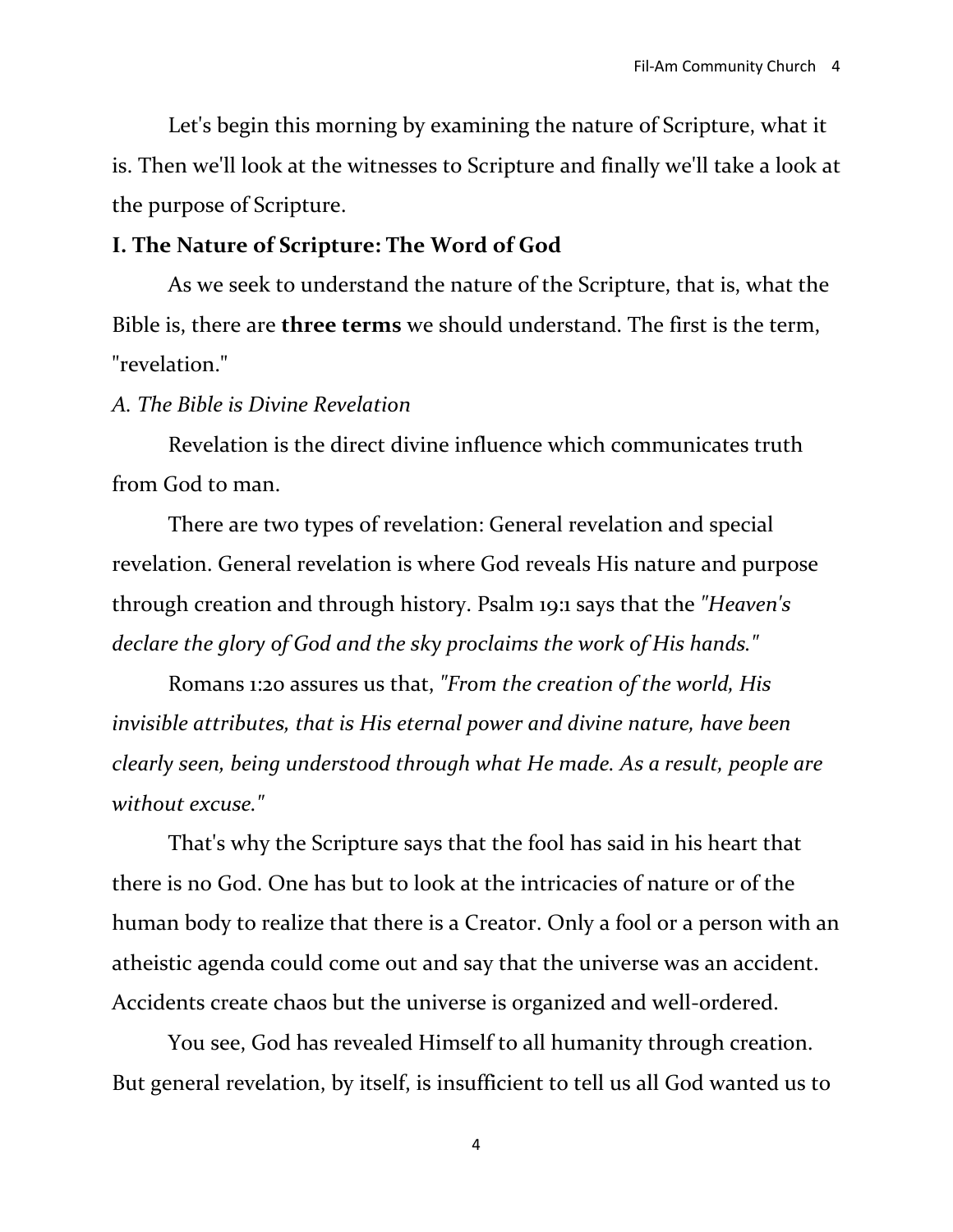know about Himself and His plan for humanity. That's why He gave us Scripture. Scripture, at its core, is God's written revelation of Himself to us. It is the only source available to us of certain knowledge about God. Without Scripture, each of us would be left on our own to figure out Who He is, what He is like and how we can relate to Him. Scripture is God's written revelation of Himself to us.

The ancient Egyptians had no written revelation of their gods like we have from our God. They did not have the certain word we have about who God is and how we can relate to Him. That's why the ruins of their temples are filled with depictions of their gods as half animal and half man. In their fallen state they imagined God to be after their own image and after the image of created things. Because we have Scripture we are not left to wonder.

We don't have to grope in the darkness trying to imagine who God is and what He is like. Scripture tells us all these things. The Bible is God's written revelation of Himself to us.

The second term we need to understand is "Inspiration."

# *B. The Bible is Divinely Inspired*

When the Bible says that all Scripture is inspired by God, it is speaking about a special kind of inspiration. It's not the kind of inspiration Mozart or Beethoven had when they composed musical masterpieces and it's not the kind of inspiration you have when you see a sunset or your loved one and are moved to write a poem. This is a different kind of inspiration; a unique type of inspiration.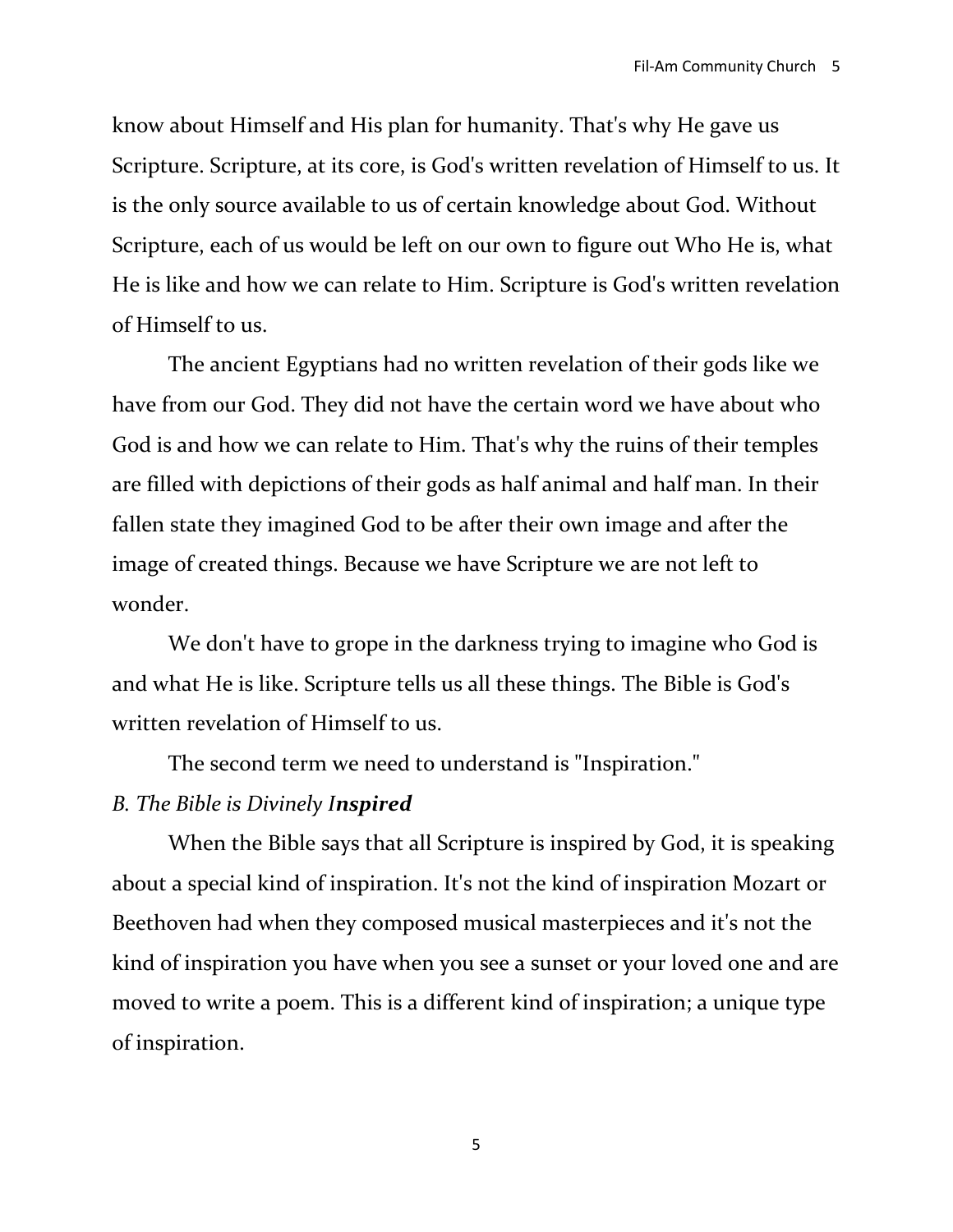In 2 Timothy 3:16 the Bible says that all Scripture is inspired by God. This word "inspired" comes from a Greek word that literally means, Godbreathed, as the NIV says. The doctrine or teaching of the inspiration of Scripture simply tells us that the Scripture is an accurate transference of truth from God to man in language which we can understand.

We hold to an understanding of inspiration known as the **Verbal Plenary Theory**. That sounds Greek to you too? Let me illustrate it this way. Let's say Jonathan plays his sax. As he blows air through his musical instrument, the instrument creates a specific sound. And so, God is like Jonathan. God's Spirit blew through the instrumentation of humanity to produce a certain and perfect word. Every word of the Bible is fully inspired and is exactly what God intended it to be. Some people claim that the Bible contains the Word of God. No, it doesn't contain it, IT IS THE WORD OF GOD. From the first word to the last.

Can you imagine how much God had to dumb it down for us to be able to get it? And the thing is, even though there is much we can understand, we will never understand it all. God's word is like its author: We can know Him truly but we can never know Him fully.

Even when we get to heaven, when we are able to see more clearly and to understand more fully, we will ever be the creations and He will ever be the Creator. We will never fully understand all there is to know about God.

But there is a wonderful verse in Deuteronomy 29:29 which says, *"The hidden things belong to the Lord our God, but the revealed things belong to us and our children forever, so that we may follow all the words of this law."*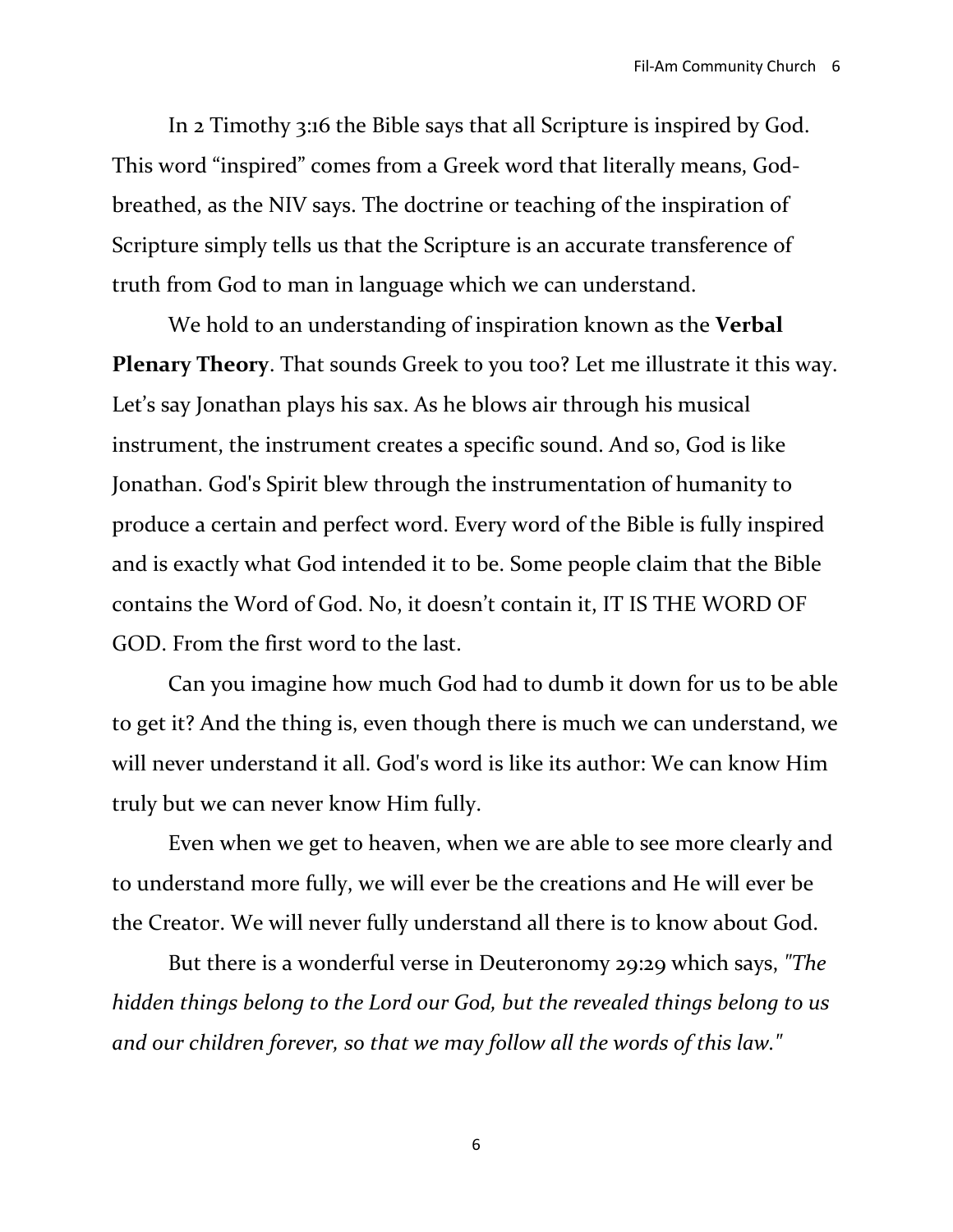The divine inspiration of Scripture assures us that it is the Word of God not merely the words of man. It is exactly what God wanted us to know, nothing more and nothing less. It is inspired, or breathed by His Spirit. This gives us a confidence and a certainty that we can rely upon.

The third term we need understand is the word "Canon."

## *C. The Bible is a Completed Canon*

You may have heard people speak of the Canon of Scripture. What they are talking about is the completed record of God's Word. A canon is a list or a catalogue of books. As Christians we have inherited the Old Testament from the Jews and the New Testament from Jesus and his disciples.

One scholar describes the canon as, "the collection or list of Bible books that are recognized as genuine, inspired Holy Scripture. The collection is complete with thirty-nine Old testament books and twenty-seven New Testament books in the canon." (Swindoll, Growing Deep in the Christian Life, Pg. 413)

So Scripture is God's completed and inspired revelation of Himself to humanity. And through the providence and sovereign direction of God through the ages, God has preserved for us His inerrant and infallible word. The Bible we have is the complete canon or catalogue of books He wants us to have.

Now, how can we prove that the Bible is truly inerrant or without errors? What witnesses do we have to the veracity of Scripture?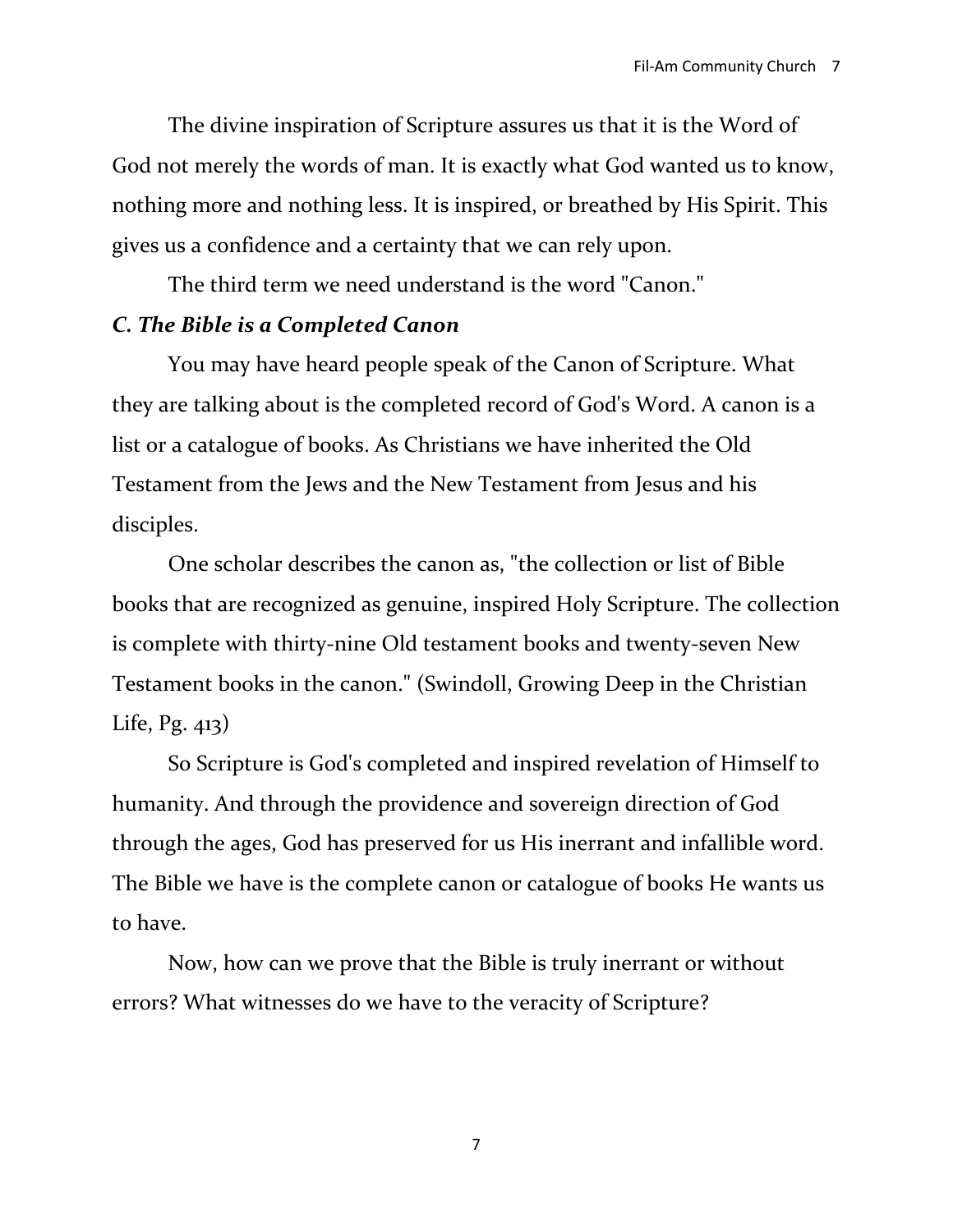If we were in a court of law and were required to call witness to the stand to testify that the Scripture is what we claim it to be, who would we call upon?

#### **II. Witnesses to Scripture**

## *A. Historical Witness*

The first witness I would call to the stand would be the historical witness to Scripture. History itself has proven that God's Word is true and can be trusted.

Many skeptics say that the Bible is not accurate when describing historical events. But at least one Bible one scholar (G. Frederick Owen, the [Thompson Chain Reference Study Bible,](http://www.lifeway.com/Keyword/Thompson+Chain+Reference+Study+Bible) Archaeological Supplement) says that archaeological investigations uphold the truthfulness of Biblical accounts. For example, it used to be claimed that the Hittites, mentioned over fifty times in the Old Testament, were an invention of biblical writers. There were no historical records of them. It used to be that only the Bible mentions the Hittites. Then, in the late  $19<sup>th</sup>$  century, several excavations unearthed a number of Hittite cities and many of their written records were recovered. These demolished every one of the critic's arguments. That map shows the Hittite Empire as determined by archaeologists.

Another example is the case of Sodom and Gomorrah. It was assumed that they were just figments of the imagination of the biblical writers. But then archaeologists found the ruins of the ancient cities southeast of the Dead Sea in modern day Jordan.

These two pictures show the devastation brought about by God on these two cities. The Bible says in **Gen. 19:24-25,** *"Then the Lord rained*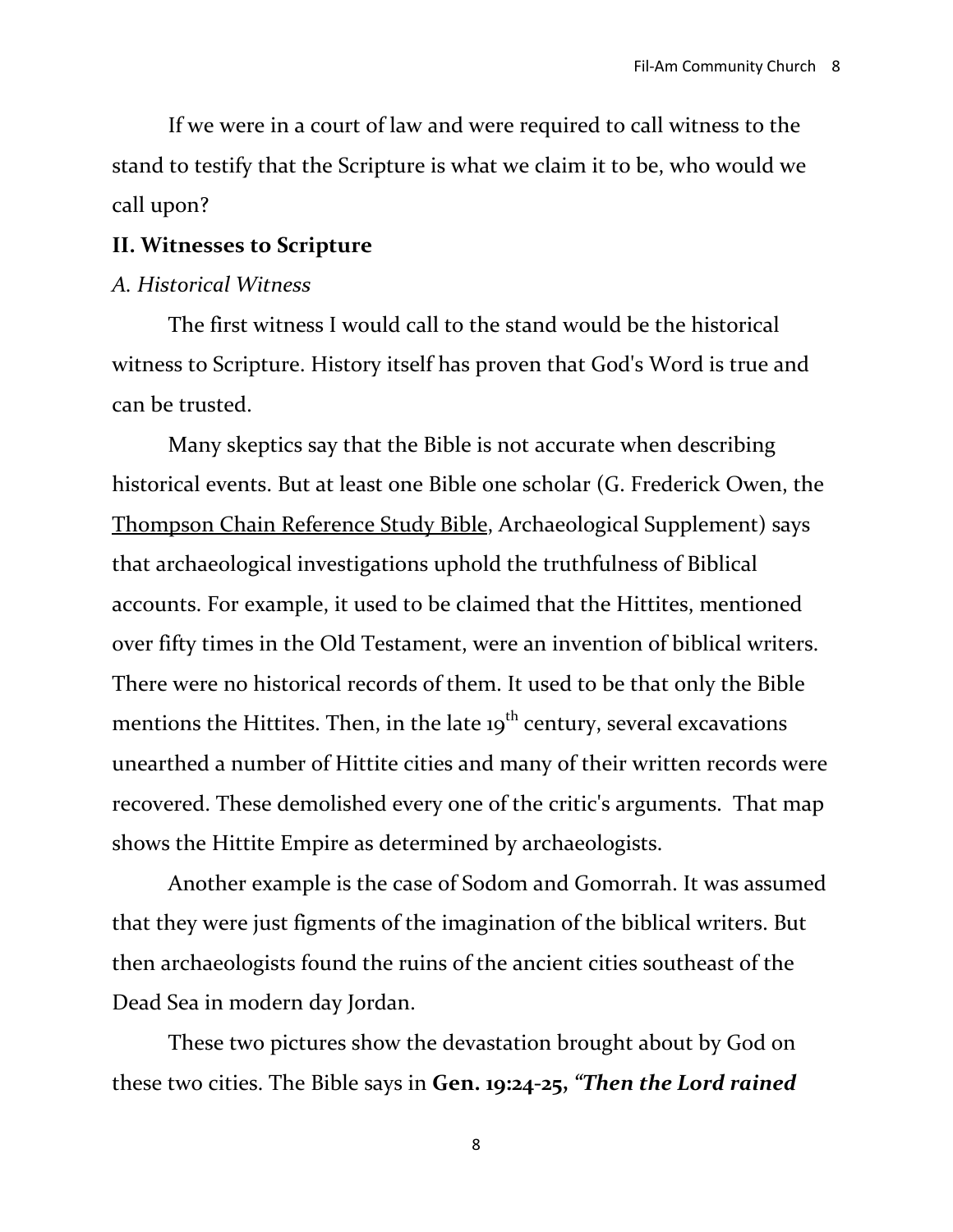*down burning sulfur on Sodom and Gomorrah—from the Lord out of the heavens. Thus he overthrew those cities and the entire plain, including all those living in the cities—and also the vegetation in the land."*

The first picture show an archaelogist pointing to a layer of ash in an archaelogical site called Bab edh-Dhra.

This second picture shows that five excavation sites reveal that houses were destroyed by fire at the same time the city was destroyed.

Now, we haven't time to list all the discoveries but they are numerous and all of them speak to the accuracy and veracity of Scripture.

The second witness I would call forth would be Scripture itself.

# *B. Scriptural Witness*

Scripture clearly claims to be the timeless word of God and to be true without any mixture of fault or error.

# **1. In the Old Testament**

Psalm 19:7-9 says, *"The instruction of the Lord is perfect, reviving the soul; the testimony of the Lord is trustworthy, making the inexperienced wise. The precepts of the Lord are right, making the heart glad; the commandment of the Lord is radiant, making the eyes light up. The fear of the Lord is pure, enduring forever. The ordinances of the lord are reliable and altogether righteous…"*

Psalm 119:160, *"The entirety of Your word is truth, and all Your righteous judgments endure forever."*

And the prophet Isaiah says in Isaiah 40:8, "*The grass withers; the flower fades, but the word of our God remains forever."*

<sup>9</sup>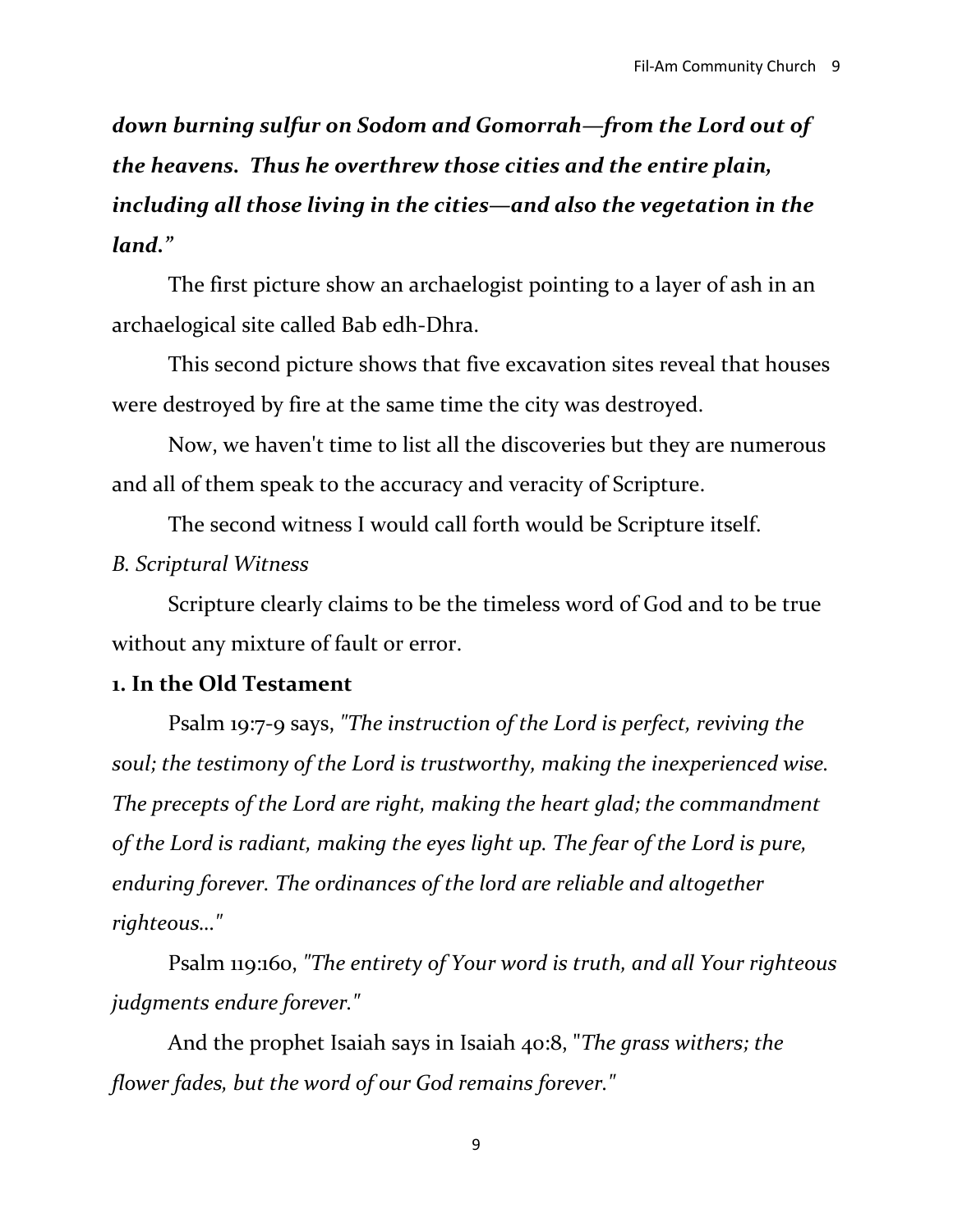### **2. The New Testament**

2 Timothy 2:16, *"All Scripture is inspired by God and profitable for teaching, for rebuking, for correction, for training in righteousness;"*

2 Peter 1:21 says, *"Because no prophecy ever came by the will of man, instead, moved by the Holy Spirit, men spoke from God."*

And Jesus Himself said in Matthew 24:35, *"Heaven and earth will pass away, but My words will never pass away."*

Friends, the Bible is not ambiguous, it does not leave us wondering about what it claims to be. It clearly claims to be God's inerrant and infallible word. It clearly claims to have God as its Author.

# *C. Human Experience*

But there is a third witness I would call to the stand, and that would be the witness of human experience.

While all human experience must be measured by biblical truth, we have but to look behind us, around us and within us to see that God's word is true and can be trusted. What have some of the great men of our country said of the Bible?

George Washington, the first president of the United States said, "It is impossible to govern the world without God and the Bible. Of all the dispositions and habits that lead to political prosperity, our religion and morality are indispensable supporters."

John Quincy Adams, the sixth president of the United States said, "So great is my veneration of the Bible, that the earlier my children begin to read it the more confident will be my hope that they will prove useful citizens of their country and respectable members of society."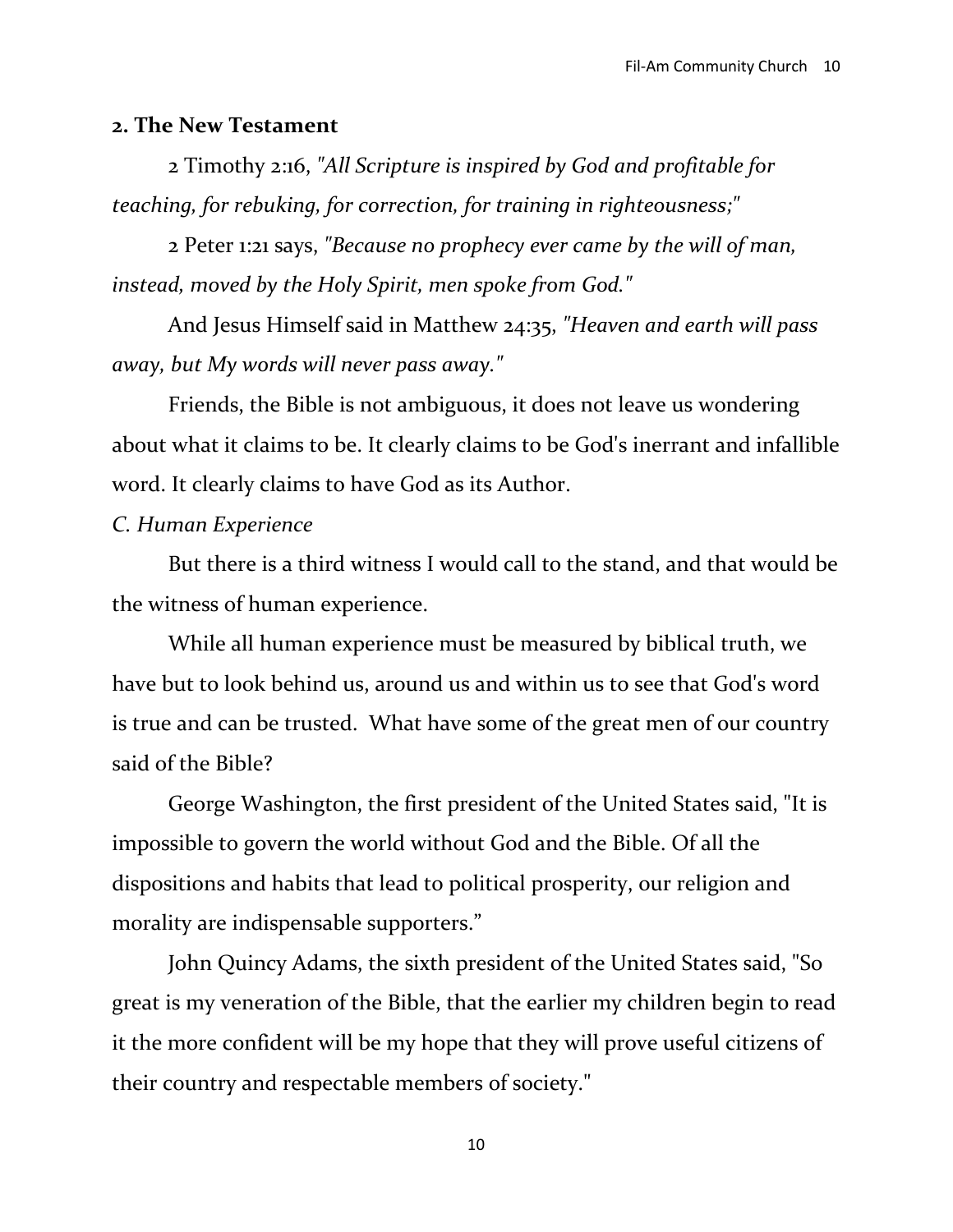Abraham Lincoln said of the Bible, "In regard to this great book, I have but to say, it is the best gift God has given to man. All the good Savior gave to the world was communicated through this book. But for it we could not know right from wrong. All things most desirable for man's welfare, here and hereafter, are to be found portrayed in it."

Clearly, our great country was chartered and founded by men who understood the Bible to be the Word of God and to be true. But your own experience should tell you that the Scripture is trustworthy.

It contains the mind of God, the state of man, the way of salvation, the doom of sinners, and the happiness of believers. Were it not for Scripture you would not know Jesus and if you did not know Jesus you would be hopelessly lost in your sin.

If I were to call upon each of you this morning, to stand and give witness to the Scripture, to its trustworthiness, to its impact on your life and to the way God has used it to bring you to Himself and make you who you are, we would be here all day, for each of you who have been born again would surly give witness to the power of the Word.

So we have studied the nature of Scripture, that it is God's inspired revelation of Himself to humanity.

We have heard from witnesses to Scripture, who have spoken to its power and its impact, but the final thing I would have you consider this morning is the purpose of Scripture. What is the purpose of Scripture?

## **III. Purpose of Scripture: Revelation toward application**

It is true that the Bible is the bestselling book in America and yet remains one of the least read books. Some polls estimate that only ten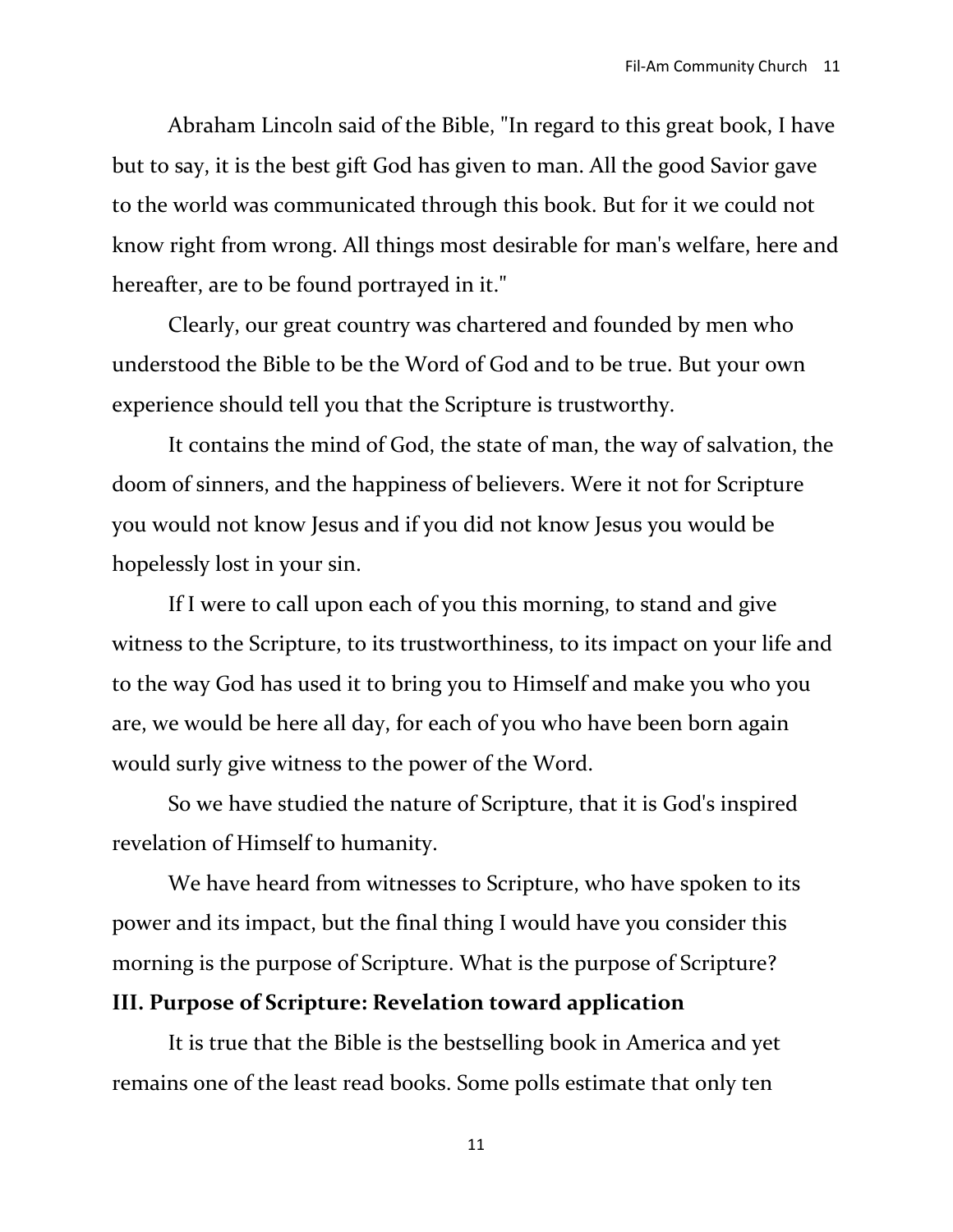percent of Americans read their Bible every day. I hope we all belong to that 10 percent. Remember that God did not give us His word to fill our heads; He gave us His word to change our hearts. We must understand that God gave us the Bible so that we can apply it, so that we can practice what it instructs us to do.

Consider three things then which will help as we seek to apply the Scripture to our everyday lives.

#### *A. Know it*

God expects for us, as His children, to know His word. The man who will not read his Bible is no better off than the man who has no Bible to read. How can a person claim to be born again, to be filled with the Spirit of God who inspired the very words of Scripture and have no appetite for the word of God?

How can a person claim to have Jesus on the throne of their heart and have no desire to receive instruction from the One they claim is their Master? It doesn't add up. If you have no desire for the word of God, you need to take a long hard look to see if you are a child of God.

If we are truly in love with God, if we have really been born again, then we will say with the Psalmist who says in Psalm 119, *"I have treasured Your word with all my heart; don't let me wander from Your commands. I delight in Your commands, which I love…Instruction from your lips is better for me than thousands of gold and silver pieces. How I love Your teaching! It is my meditation all day long. Your word is completely pure and Your servant loves it."* (Psalm 119:11,47,72,97, &140)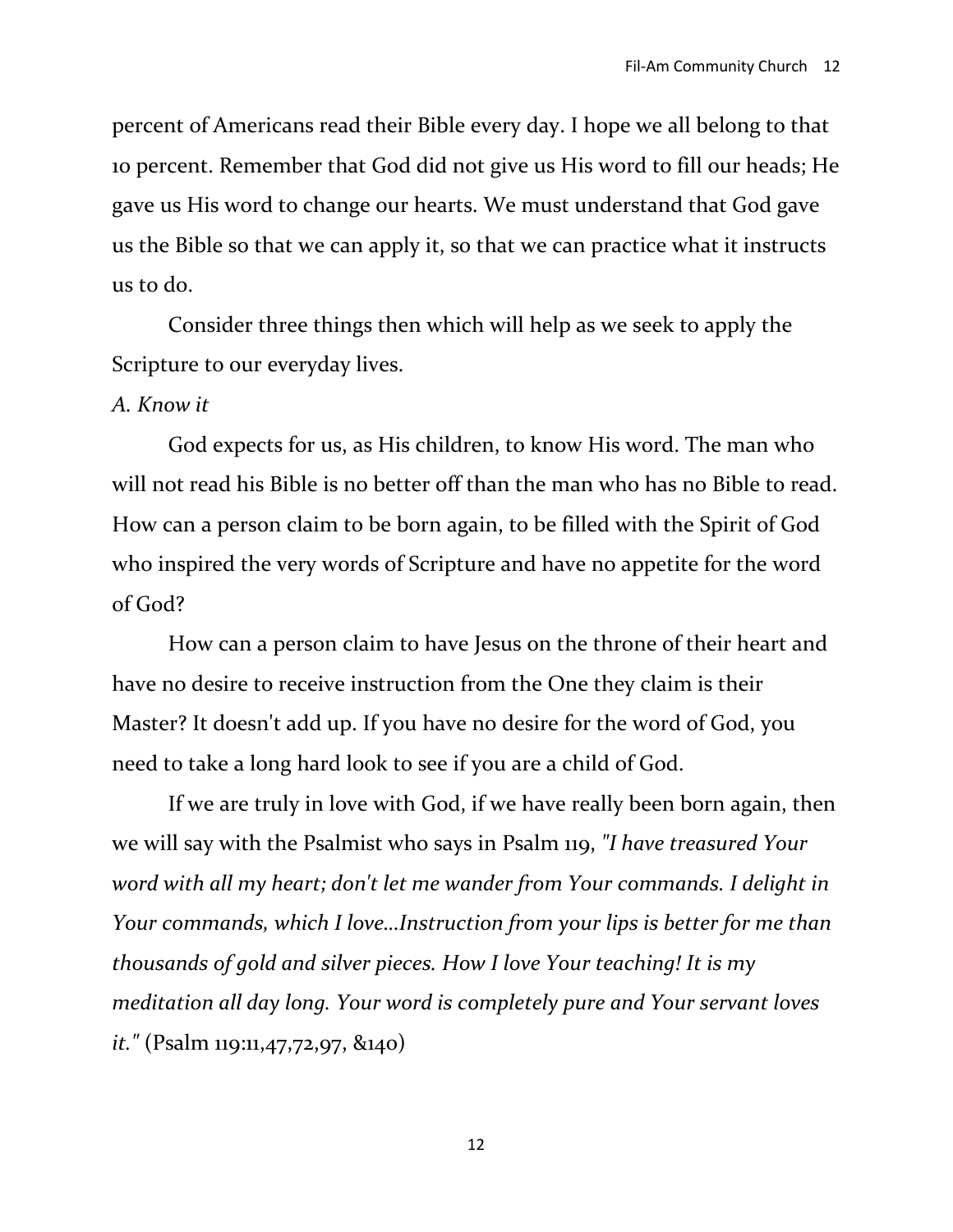Colossians 3:16 says, *"Let the message about the Messiah dwell richly among you, teaching admonishing one another in all wisdom and singling psalms, hymns, and spiritual songs, with gratitude in your hearts to God."*

Know it. But secondly, understand it.

## *C. Understand it*

Many people read the Scripture like literature, but fail to understand the spiritual significance of what they read. But such should not be the case for Christians.

Jesus promises us in John 14:26 that the Holy Spirit will, *"…teach you all things and remind you of everything I have told you."*

In 1 Corinthians 2:14-16 says, *"But the natural man does not welcome what comes from God's Spirit, because it is foolishness to him; he is not able to know it since it is evaluated spiritually. The spiritual person, however, can evaluate everything, yet for himself, cannot be evaluated by anyone. For: who has know the Lord's mind that he may instruct Him? But we have the mind of Christ."*

So as Christians who have the Holy Spirit, we should be able to see clearly into the spiritual truths of Scripture.

But you see here's the problem. Our ability to understand the Scripture will ever be dependent upon the degree to which our hearts and lives are surrendered to the influence and control of the Spirit of God. The more control He has, the more illumination or insight we have. The less control He has of our hearts and lives, the more opaque and obscure the Scriptures will become.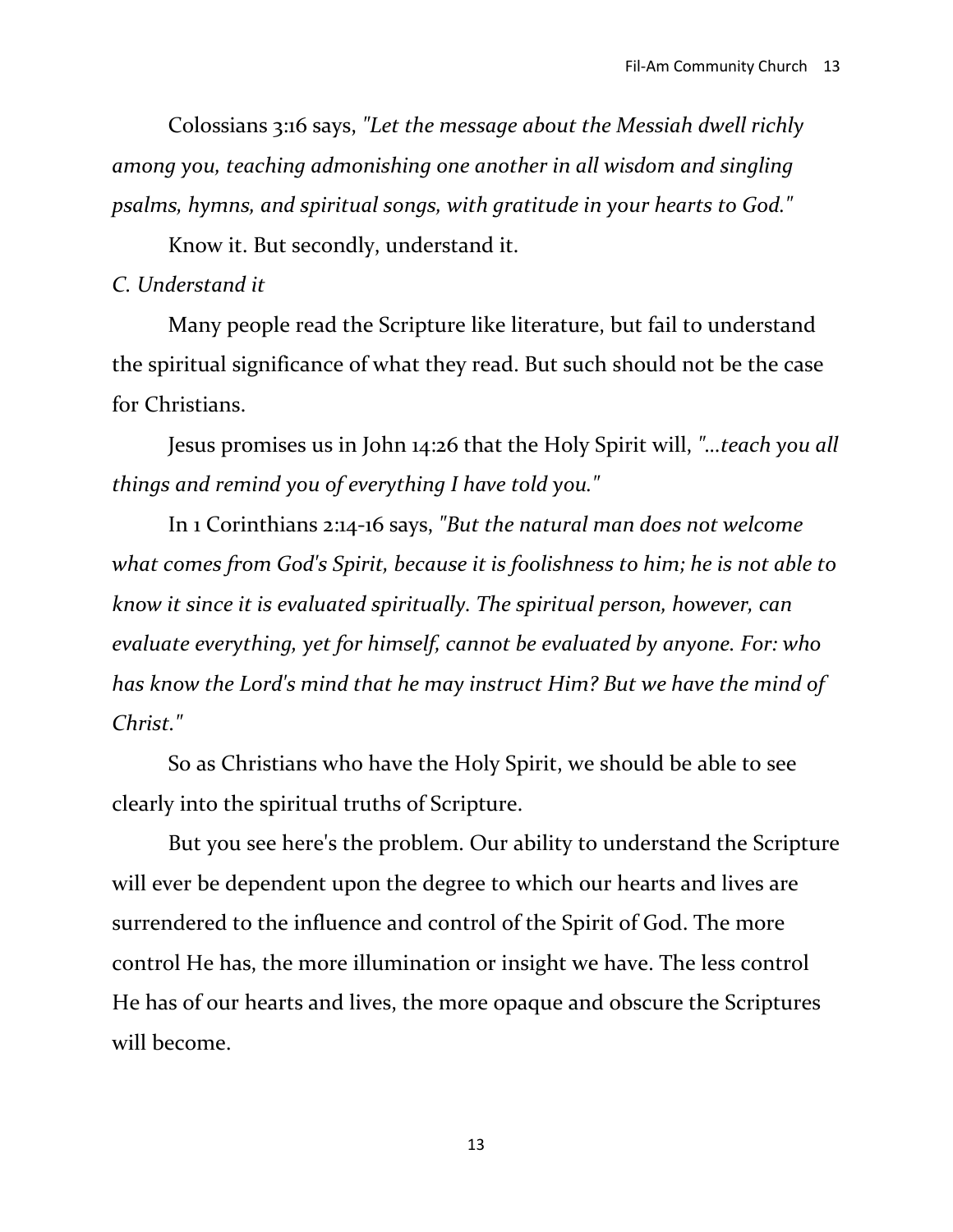I believe one of the reasons many Christians have difficulty understanding Scripture is because they need to get things right with God in their lives. If you are walking with Him, he will give you light;

He will give you understanding so that you can obey. But if you are not walking in fellowship, then you will find little joy in reading Scripture and its depth and meaning will be hidden from you.

To understand it you must be right with God. But not only are we to know it and understand it. The ultimate goal of Scripture is for us to put it into practice.

### *D. Practice it*

Somewhere along the way we got the idea that all we had to do with the Bible was to study it and understand it. We substituted knowing for doing, illumination for application. But the purpose of Scripture, at the end of the day, is action oriented. It was given so that we can do it.

James 1:22 says, *"But be doers of the word and not hearers only, deceiving yourselves."*

Our problem is not that we don't understand what it says; our problem is that we don't want to do what we understand.

Jesus puts it about as plainly as it can be stated in Matthew 7:24-27,

*"Therefore everyone who hears these words of mine and puts them into practice is like a wise man who built his house on the rock. 25 The rain came*  down, the streams rose, and the winds blew and beat against that house; yet it *did not fall, because it had its foundation on the rock. 26 But everyone who hears these words of mine and does not put them into practice is like a foolish*